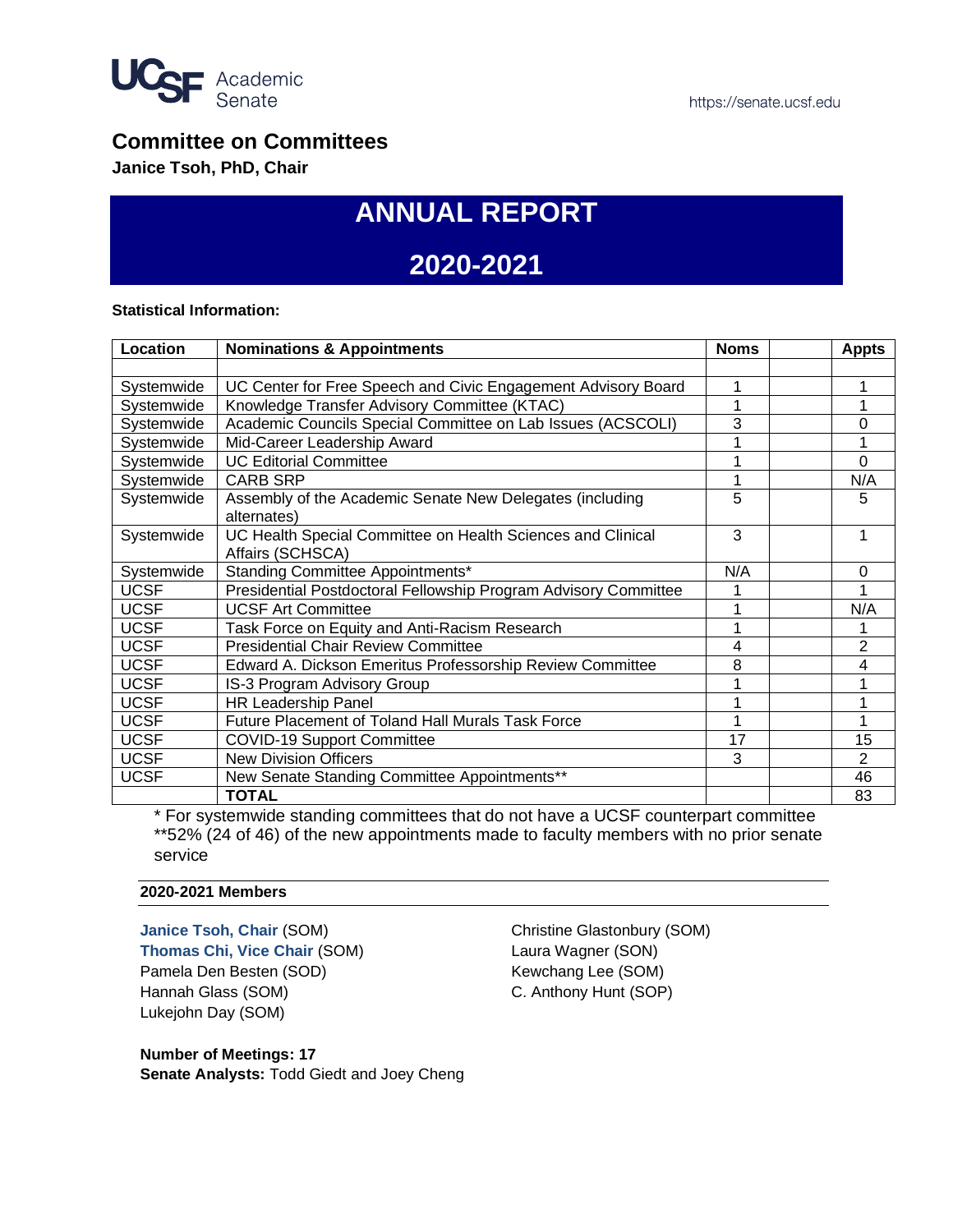### **Systemwide Business & Nominations**

The Committee on Committees (CoC) reviewed and responded to systemwide business and put forth a number of nominations for systemwide task forces and standing committees (see above). CoC submitted Steven Cheung as a nominee for the UC Mid-Career Leadership Award, which he won along with a UCSD faculty member. CoC nominees were also appointed to the UC Center for Free Speech and Civic Engagement Advisory Board and the Knowledge Transfer Advisory Committee. While most systemwide issues did not concern CoC, it did respond to the systemwide review of the proposed Campus Curtailment Program for 2020-2021.

### **Divisional Business**

- 1. *Call to Service/Faculty Liaisons*: The Academic Senate's Call to Service was sent out in December 2020 and remained open all year. Overall, the Senate has enjoyed an increase in engagement and attendance during the pandemic due to the normalization of Zoom meetings. It is hoped that the relatively high level of engagement and attendance will continue.
- 2. At the beginning of the academic year, CoC members were appointed as faculty liaisons to evaluate particular committee volunteer submissions and discuss open standing committee positions with potential new members. The list of 2020-21 faculty CoC liaisons is as follows:

| <b>Divisional Committees</b>                  | <b>Systemwide Committees</b>                                           | <b>Member</b>                |
|-----------------------------------------------|------------------------------------------------------------------------|------------------------------|
| Academic Freedom (CAF)                        | University Committee on Academic Freedom (UCAF)                        | Thomas Chi                   |
| Academic Personnel (CAP)                      | University Committee on Academic Personnel (UCAP)                      | Pamela Den<br><b>Besten</b>  |
| Academic Planning and<br>Budget (APB)         | University Committee on Academic Planning & Budget<br>(UCPB)           | Hannah Glass                 |
| <b>NONE</b>                                   | Board of Admissions & Relations with Schools (BOARS)                   | Todd<br>Giedt/Janice<br>Tsoh |
| <b>Clinical Affairs Committee</b><br>(CAC)    | <b>NONE</b>                                                            | Lukejohn Day                 |
| Courses of Instruction<br>(COCOI)             | <b>NONE</b>                                                            | Kewchang Lee                 |
| <b>Educational Policy (CEP)</b>               | University Committee on Educational Policy (UCEP)                      | Kewchang Lee                 |
| Equal Opportunity (EQOP)                      | University Committee on Affirmative Action & Diversity<br>(UCAAD)      | Christine<br>Glastonbury     |
| Faculty Welfare (CFW)                         | University Committee on Faculty Welfare (UCFW)                         | <b>Hannah Glass</b>          |
| Graduate Council (GRAD)                       | Coordinating Committee on Graduate Affairs (CCGA)                      | Laura Wagner                 |
| Library & Scholarly<br>Communication (COLASC) | University Committee on Library & Scholarly Communication<br>(UCOLASC) | Anthony Hunt                 |

Page 2 of 5 Committee on Committees (CoC) Annual Report, 2020-21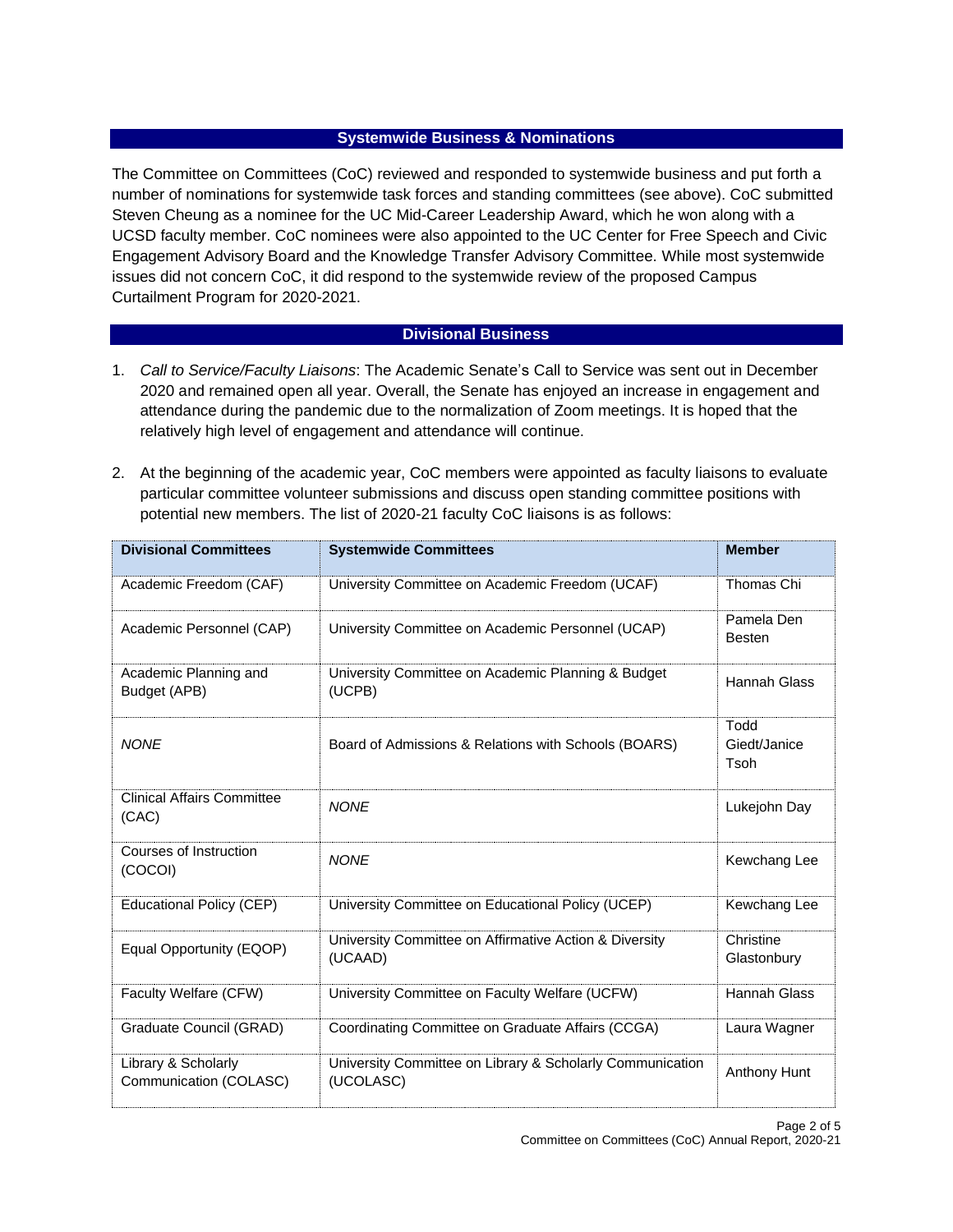| Privilege & Tenure (P&T)                                 | University Committee on Privilege & Tenure (UCPT)                        | Christine<br>Glastonbury     |
|----------------------------------------------------------|--------------------------------------------------------------------------|------------------------------|
| Research (COR)                                           | University Committee on Research Policy (UCORP)                          | Janice Tsoh                  |
| Rules & Jurisdiction (R&J)                               | University Committee on Rules & Jurisdiction (UCR&J)                     | Laura Wagner                 |
| Committee on Space (SPC)                                 | None                                                                     | Lukejohn Day                 |
| Sustainability Ad-Hoc<br>Committee (SUST-A)              | None                                                                     | Janice Tsoh                  |
| <b>NONE</b>                                              | University Committee on Academic Computing and<br>Communications (UCACC) | Todd<br>Giedt/Janice<br>Tsoh |
| <b>NONE</b>                                              | Editorial (EDIT)                                                         | Todd<br>Giedt/Janice<br>Tsoh |
| <b>NONE</b>                                              | University Committee on International Education (UCIE)                   | Todd<br>Giedt/Janice<br>Tsoh |
| <b>NONF</b>                                              | University Committee on Preparatory Education (UCOPE)                    | Todd<br>Giedt/Janice<br>Tsoh |
| <b>UCSF</b> Delegates to the<br><b>Academic Assembly</b> | Assembly of the Systemwide Academic Senate                               | Todd<br>Giedt/Janice<br>Tsoh |

- 3. *CoC Amendment to Bylaw 105.B:* At the beginning of the 2020-2021 academic year CFW asked CoC to make two temporary appointments to stand in for members taking maternity leave. Unfortunately, R&J opined that CoC bylaw 105.B, regarding vacancies, did not allow CoC to make temporary appointments. Any appointments would instead replace these members for the remainder of the term. CoC members noted that not allowing temporary replacements penalizes women who take maternity leave, representing an equity issue. CoC submitted a proposal to add a provision in the Bylaw 105.B for temporary appointments. This addition was approved by the Executive Council and by the Division, and will go into effect beginning 2021-2022 academic year. Procedures and practice guidelines for making temporary appointments were added to CoC Standard Operating Procedure (SOP) document.
- 4. *Term limits to Systemwide Standing Committees without UCSF Counterparts:* Per systemwide Senate bylaw 35.B, members of systemwide standing committees are supposed to serve two-year terms. While this is not always practical, it should be the standard practice for committees that do not have a UCSF counterpart, and are therefore not subject to local vice chair term constraints. CoC subsequently approved a proposal to re-institute the two-year term whenever possible for systemwide committees without a counterpart at UCSF. Members remarked that terms can vary based on the committee and need. Technically, CoC passed a motion for one-year terms for those systemwide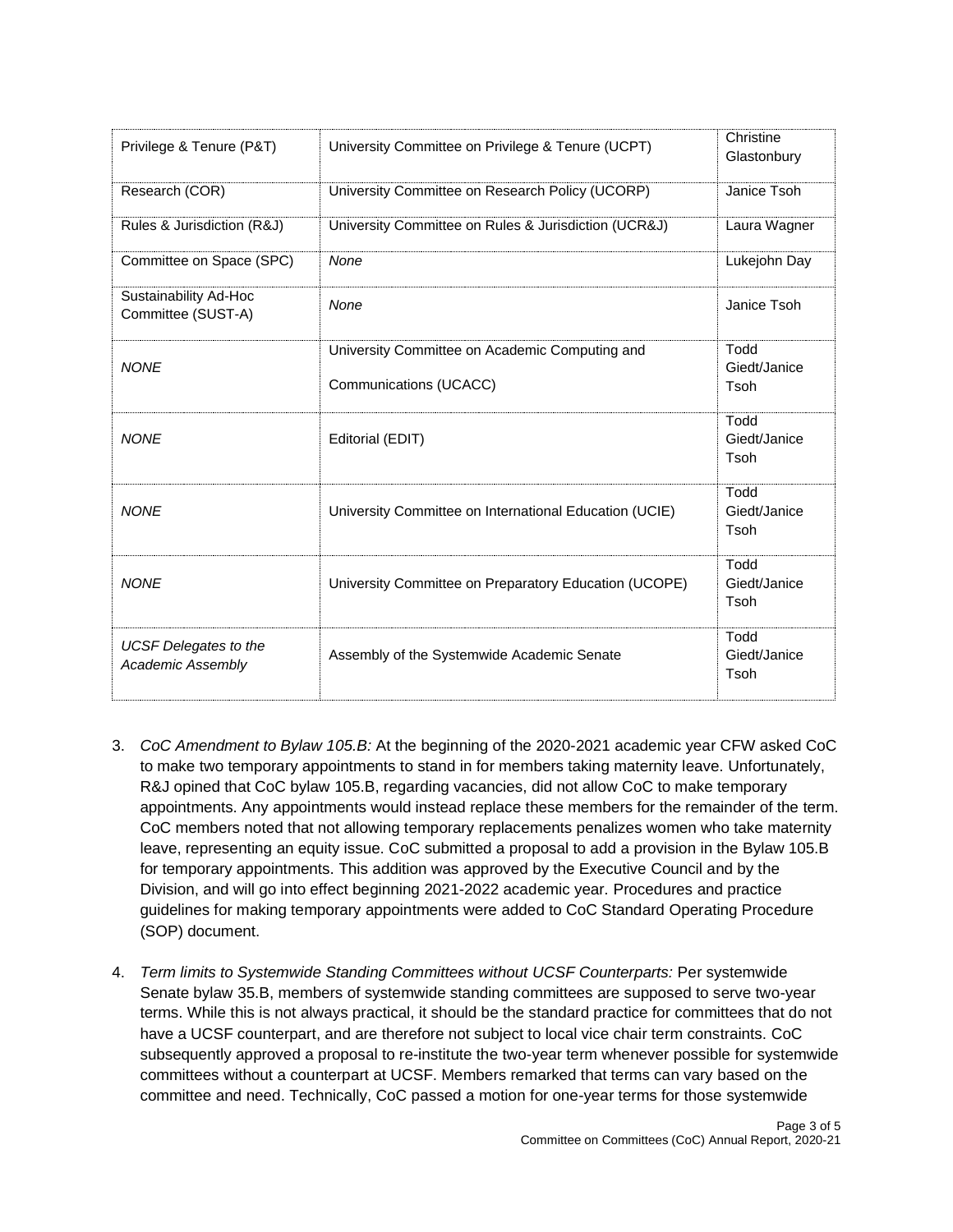committees without UCSF Division committee counterparts, but with an option to renew for another year.

- 5. *New Sustainability Standing Committee Bylaw:* Sustainability Chair Chelsea Landolin asked CoC for specific advice on the membership terms in their draft bylaws. CoC supported the move to change Sustainability from an ad-hoc committee to a regular standing committee and provided feedback to their bylaws on membership terms, options for term renewals, leadership roles, and clarity in the bylaw's overall language. Additional feedback was given directly in Sustainability's draft bylaw document.
- 6. *Faculty Engagement:* CoC and the Senate Office's joint proposal to promote faculty engagement was funded by the Executive Council via Chancellor Funds. Senate Analyst Amber Cobbett proposed an informal advisory council for new members waiting to get on a committee. It can assist and involve new faculty and Assistant to Associate level faculty who have not participated in the Senate before. Overall, this was well received by the CoC members, who believed that this panel may be a good tool for engaging faculty who were not selected to serve on a committee. Nonetheless, CoC had doubts about the effectiveness and faculty commitment available for this advisory council. CoC decided not to move forward with this advisory council but would open to revisit and noted that logistics and coordination with selected standing committee(s) will need to be explored first.
- 7. *UCSF Equitable Recovery Task Force (ERTF):* In Fall 2019, CoC appointed several Senate standing committee chairs to a special Academic Senate UCSF ERTF, which reviewed proposals coming out of UCSF's Integrated Recovery Committee. The ERTF made a presentation on their work at the December 2020 Senate Division meeting.
- 8. *COVID-19 Faculty Support Committee:* In June and July, CoC recruited and appointed 15 faculty with representation from all schools, series and ranks for a special Joint EVCP-Academic Senate COVID-19 Faculty Support Committee. This is meant to function as an advisory group to in-coming Senate Chair Cheung, EVCP Lowenstein, and VPAA Alldredge on proposals for an equitable recovery from the pandemic. CoC completed the task of populating this committee in mid-July.
- 9. *Faculty Handbook Additions:* CoC proposed adding a section in the UCSF Faculty Handbook informing new faculty how to volunteer for the Senate. Currently the handbook only describes the organizational structure of the Senate but lacks information on the benefits of service and how to volunteer. This proposal is being reviewed by CAP in August 2021.
- 10. *Senate Service Award:* Executive Director Todd Giedt proposed a UCSF Senate service award to honor faculty for their overall service at the UCSF Senate. This award will be modeled after the systemwide Senate's Oliver Johnson Award given biennially to honor faculty who have performed outstanding service and contributed their time and talent to the Senate. Similar to the Oliver Johnson Award, the proposed UCSF Senate service award acknowledges a faculty member's service to the Senate, hopefully both engaging and inspiring junior faculty to serve. This award will include a small honorarium funded through the Chancellor's Fund that can be presented at UCSF Senate Division meetings. The committee was granted \$2,000 by the Executive Council from unused Chancellor Funds and now must formulate procedures and a selection process for this award.

**Divisional Nominations & Appointments**